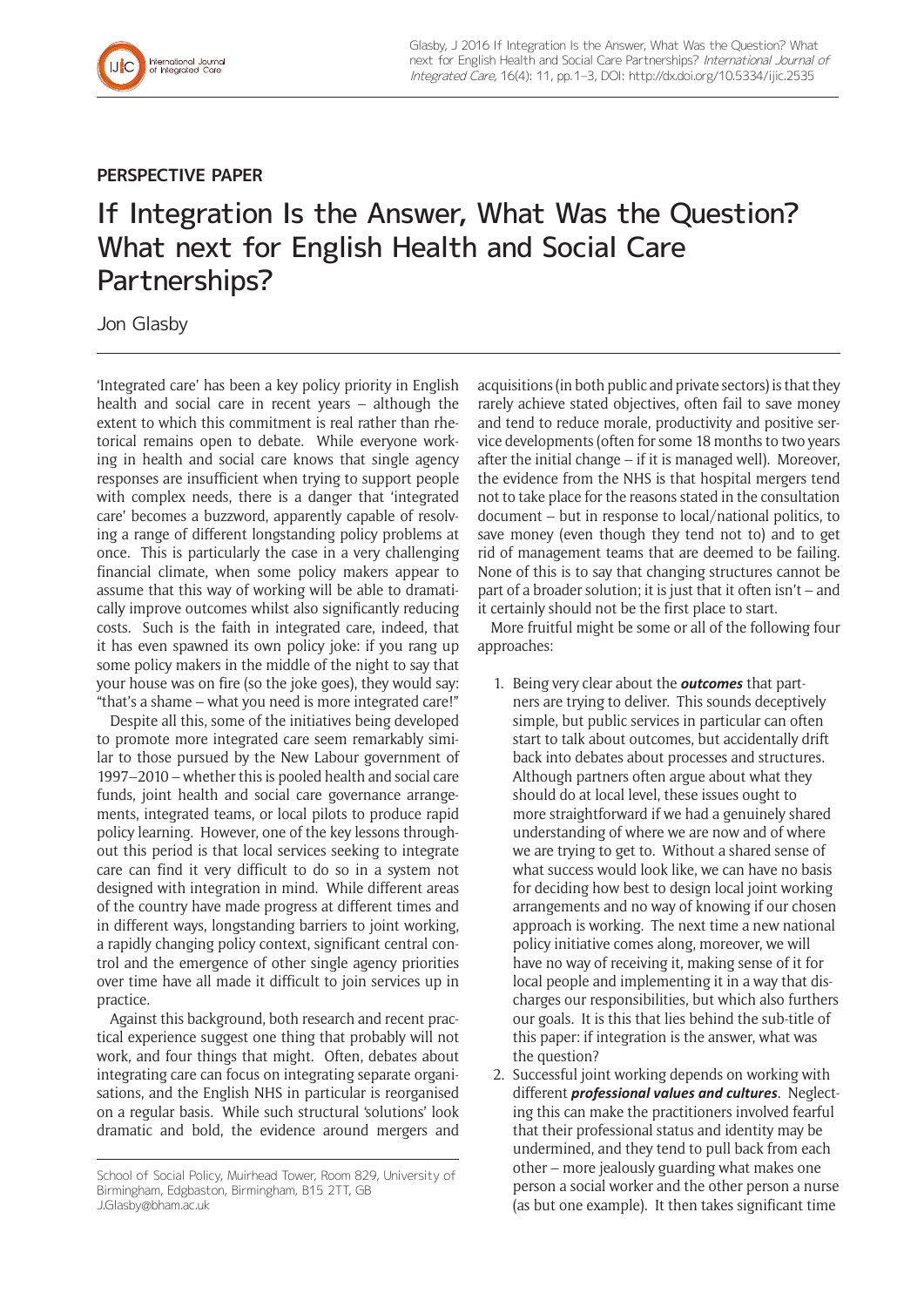before workers feel sufficiently safe and comfortable to take several steps forward and to meet the other person half way, sharing what they do and learning from others. Although much less dramatic than creating new structures, focusing on organisational and professional culture is crucial – and we neglect this at our peril.

- 3. Adult social care in England is currently embedding a *'personalisation'* agenda, which includes giving people using services greater control over the care they receive via direct payments and personal budgets. This is also being developed in the NHS, albeit at a smaller scale and a slower pace and with greater cultural barriers to overcome. In many areas of the country, partnership working and personalisation are seen as separate ways of working that are being promoted in potential isolation from each other. However, a different approach would be to see these two agendas as two sides of the same coin, enabling people with complex needs to join up their own care and support across traditional agency boundaries in a way that makes sense for them. This is a much more bottom-up notion of integration than previous, top-down attempts to integrate management teams or budgets – and might just prove more promising.
- 4. Last but not least, we have previously argued that local government (which is responsible for social care) and the NHS (responsible for health care) need each other now more than ever. Local government has been tasked with promoting social and economic well-being and with being a strategic place-shaper (the one organisation locally responsible for identifying and nurturing the unique nature of an area). To do this, it needs a strong relationship with the NHS, since local health services are so important to local people. At the same time, the NHS has to take some very difficult decisions (for example, about issues such as acute care reconfiguration) – and needs to learn from the best of local government. It is often said that the NHS is good at making the 'right' decision (i.e. in a logical, rational way), but that local government is much better at making decisions in the 'right' way (that is, paying attention to the politics of change and engaging local people in such a way as to maximise the chances of successful implementation). In one sense, this is as much about local identity and legitimacy as it is about the actual decision that has been taken – and local government tends to be part and parcel of people's sense of local identity

in a way that is difficult for health services (whose boundaries frequently change). As a result of all this, the time may be right for *a more fundamental reconsideration of the relationship between health and social care*, rather than additional pilot projects and initiatives (which can only ever take us so far). One example of this might be exploring scope for more Scandinavian-style local government-led health care, changing the accountabilities of local health care so that it is much more responsive to the needs of local people and less influenced by central control. Another approach might be to make adult social care free at the point of delivery, funded from general taxation – so that both health and social care are financed in the same way with fewer financial barriers to joint working. While different people would agree or disagree with such proposals, the point is that something more fundamental might be required to genuinely achieve integrated care.

Above all, integration should be a means to an end of better services and better outcomes for people's lives. If it somehow becomes an end in itself then we have lost sight of something important, and integration has become part of the problem rather than part of the solution.

## **Acknowledgements**

This perspectives paper forms part of an IJIC Special Issue on the Building Blocks of Integrated Care. The paper was drawn from a presentation made during a series of six webinars, and a public lecture, organised by the International Foundation for Integrated Care and funded by Edgehill University. Further resources, including videos and presentations, can be found at [www.integratedcare](http://www.integratedcarefoundation.org/events/webinar-series-the-building-blocks-of-integrated-care)[foundation.org/events/webinar-series-the-building](http://www.integratedcarefoundation.org/events/webinar-series-the-building-blocks-of-integrated-care)[blocks-of-integrated-care.](http://www.integratedcarefoundation.org/events/webinar-series-the-building-blocks-of-integrated-care)

#### **Competing Interests**

The author declares that they have no competing interests.

### **Author Information**

Jon Glasby is Professor of Health and Social Care and Head of the School of Social Policy at the University of Birmingham. This commentary is based on a public lecture given as part of Edge Hill University's 'I4P' lecture series in April 2016, in conjunction with the International Federation of Integrated Care. It draws on Glasby and Dickinson's (2014) *Partnership working in health and social care: what is integrated care and how can we deliver it* (2nd ed.). Bristol, The Policy Press.